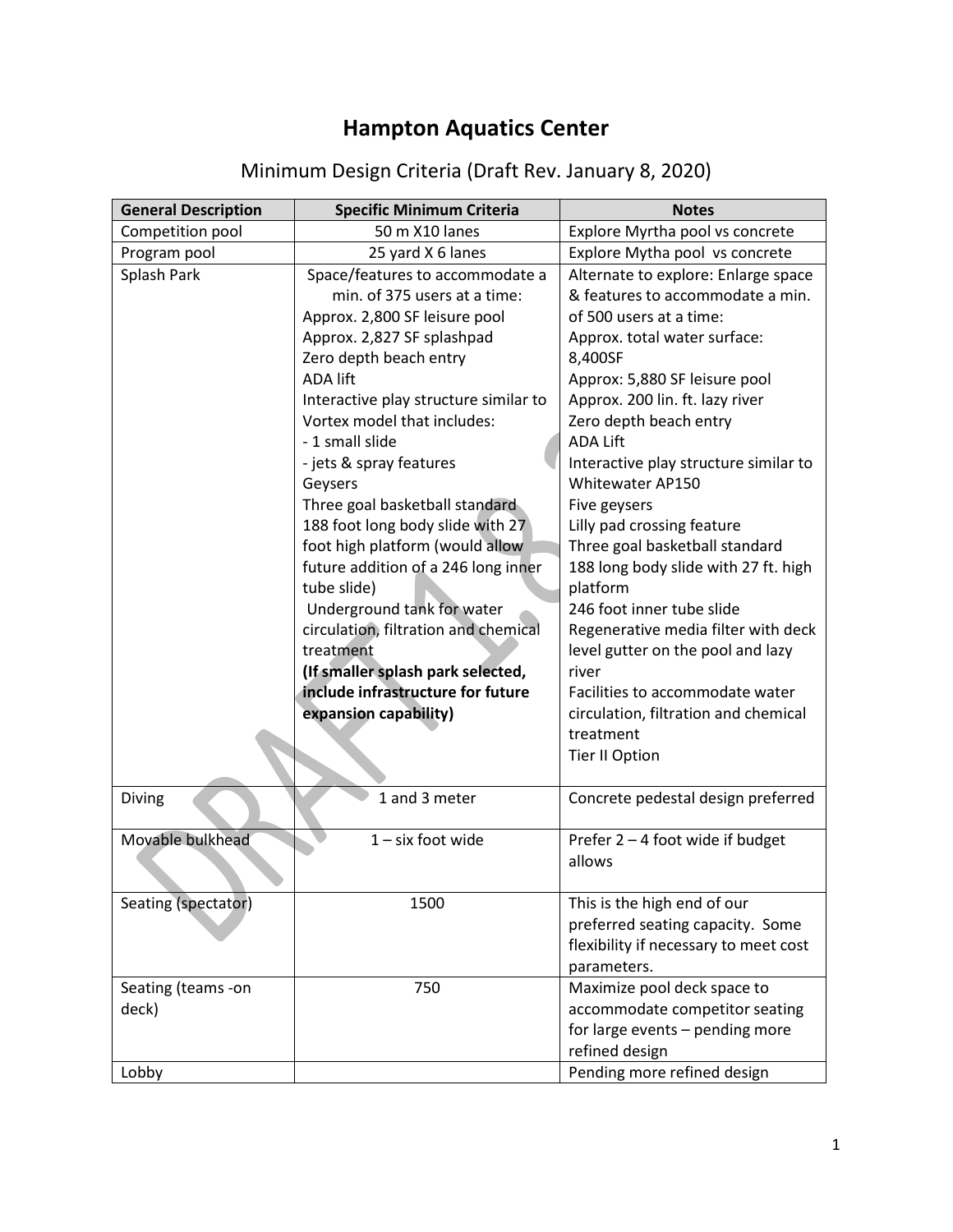| <b>Staff offices</b>       | Number of offices to be            | Per refined program and design       |
|----------------------------|------------------------------------|--------------------------------------|
|                            | determined                         |                                      |
| Coaches room               |                                    | 240 sq. ft. recommended              |
| Meet Management            | 200 sq. ft                         |                                      |
| room                       |                                    |                                      |
| Kitchen                    |                                    | 250-400 sq. ft. recommended.         |
| Concession space &         |                                    | Potential to share or co-locate with |
| merchandise sales          |                                    | the kitchen. Refine as design        |
|                            |                                    | progresses                           |
|                            |                                    |                                      |
| Expanded                   |                                    | Pending budget refinement            |
| kitchen/concessions        |                                    |                                      |
| <b>Outdoor concessions</b> |                                    | Pending more refined design &        |
|                            |                                    | budget                               |
| Multi-purpose room         |                                    | 2000 sq. ft. recommended             |
| Locker rooms               |                                    | 2500 sq. ft. recommended             |
|                            |                                    |                                      |
| Family changing rooms      |                                    | 200 sq. ft. recommended              |
| Team room/Dryland          |                                    | 1200 sq. ft. recommended             |
| training                   |                                    |                                      |
| <b>General Storage</b>     | 350 sq. ft.                        | Additional storage space desired if  |
|                            |                                    | feasible within design and cost      |
| Pool Storage               |                                    | Sufficient to store associated       |
|                            |                                    | equipment                            |
| Pool mechanical room       |                                    | Sized according to equipment and     |
|                            |                                    | access requirements                  |
| Building mechanical &      |                                    | Sized according to equipment and     |
| electrical                 |                                    | access requirements                  |
| <b>Emergency generator</b> | Sized for security and life safety |                                      |
|                            | systems only                       |                                      |
| Janitorial space           |                                    | 70 sq. ft. recommended               |
| Whirlpool                  | 1                                  |                                      |
| Scoreboard                 | 1                                  |                                      |
| Timing system              | $\mathbf{1}$                       |                                      |
| Security system            | Rough in only                      | Purchased by City                    |
| Telephone                  | Rough in only                      | Purchased by City                    |
| Data                       | Rough in only                      | Purchased by City                    |
| Cable                      | Rough in only                      | Purchased by City                    |
| Paging                     | Rough in only                      | Purchased by City                    |
| Elevator                   | Meet ADA requirements              |                                      |
| Sound system               |                                    |                                      |
| Interior signage           | Interior sign package to be        | City and contractor to establish     |
|                            | determined                         | allowance                            |
| Exterior signage           | Wall signage on two faces of the   | City and contractor to establish     |
|                            | building                           | allowance                            |
|                            |                                    | Maximize on- site parking            |
| Parking<br><b>FFE</b>      |                                    |                                      |
|                            |                                    | Purchased by City                    |